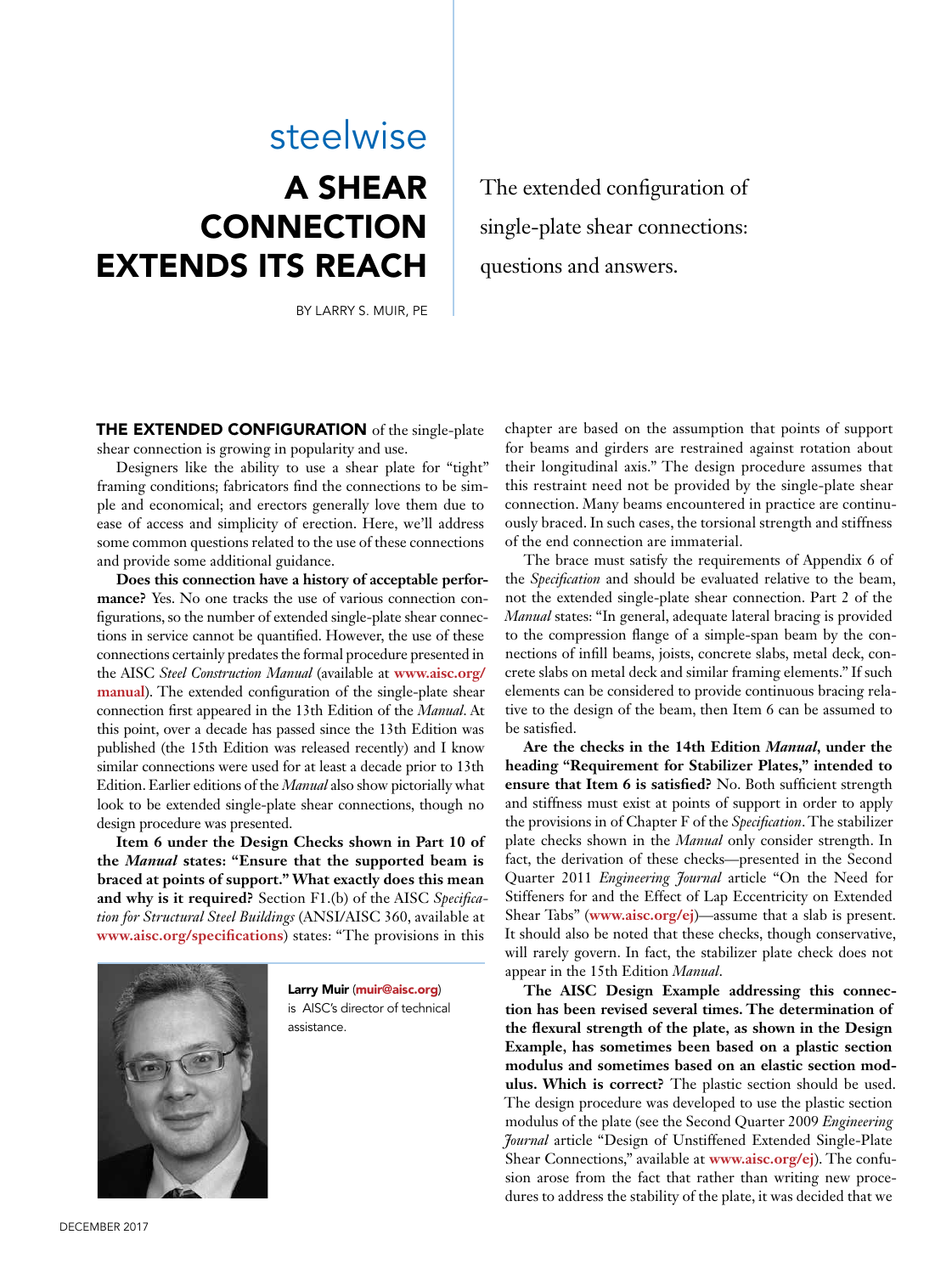

would simply reference the procedures described for doublecoped beams. These procedures were based on work by Cheng and Yura, which was developed at a time when the use of the elastic section modulus was still very common (see "Local Web Buckling of Coped Beams" in the August 1986 issue of ASCE's *Journal of Structural Engineering*). However, in the 13th Edition *Manual*, the range of cope dimensions was extended by employing a general flexural buckling check. Though this check assumed a plastic distribution of stress for consistency with the other checks, it was applied with the elastic section modulus (see the Third Quarter 2017 *Engineering Journal* article "A Direct Method for Obtaining the Plate Buckling Coefficient for Double Coped Beams," available at **www.aisc.org/ej**).

In the meantime, the *Specification* provisions of F11 addressing the flexural strength of rectangular bars were added. In the 15th Edition *Manual*, the design procedures for copes based on the elastic model are replaced with procedures based on the F11 provisions being modified to account for the boundary conditions at either end of the cope or extended single-plate connection. Not only will this eliminate a source of potential confusion, but it will also ensure that the potential for lateraltorsional buckling of the plate is properly considered.

**The** *Manual* **includes a figure (Figure 10.2, at right) showing a column as the support and states: "The design procedure for extended single-plate shear connections permits the column to be designed for an axial force without eccentricity. In some cases, economy may be gained by considering alternative design procedures that allow the transfer of some moment into the column." Can extended singleplate shear connections be used with support beams as well as columns?** Yes. The Second Quarter 2009 *Engineering Journal* article mentioned previously includes a discussion of serviceability and erection consideration when attaching to only one side of a support beam. It also includes a design example for a beam. The *Manual* statement refers only to a column, since, owing to the low torsional strength of wide-flange beams, no economy would be gained by transferring some moment into a support beam.

More generally, the absence of a specific configuration in the *Manual* or Design Examples is not intended to discourage



or prohibit its use. The *Manual* cannot address every condition that might be encountered in practice.

**If the end of the beam is not braced, is the design procedure in Part 10 still applicable?** No. The design procedure assumes that the end of the beam is braced. The beam can be braced by an actual brace or by the slab, deck or other suitable means. The cope checks in Part 9 of the *Manual* also assume that the cope is braced at both ends of the cope. This has always been the case and has been clarified in the 15th Edition *Manual*. Since the design procedure for the extended single-plate shear connection references the cope checks, it must satisfy the same assumptions.

Also, as stated previously, if the flexural strength of the beam is to be determined using Chapter F of the *Specification*, then there must be adequate torsional restraint at the supports. If the beam is not braced at its end, then the strength and stiffness of the plate must be evaluated. If there is insufficient strength and/or stiffness, then this must be accounted for in the design of the beam. Neither the *Specification* nor the *Manual* address this problem.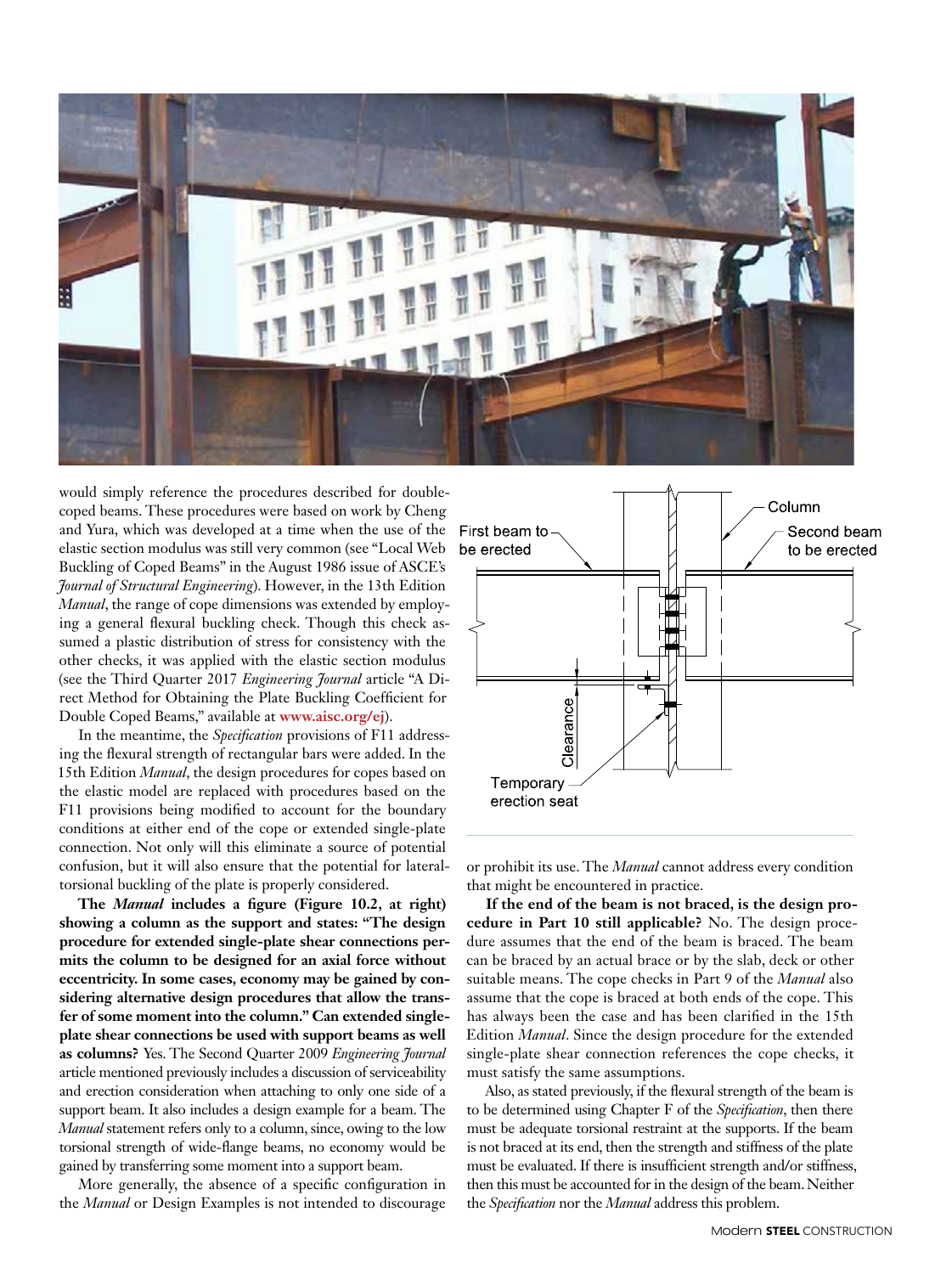## steelwise

**If my beam is not sufficiently braced at the end, should I opt for a torsionally stiff connection configuration?** Yes, but there may also be other considerations. Bracing is not mentioned in the *Manual* for any of the other shear connections discussed in Part 10. It has long been established practice to provide a connection that is at least half the depth of the beam and implicitly assume that there is sufficient torsional restraint. However, the presence of a cope could invalidate this assumption. Also, as stated previously, the cope checks in Part 9 assume a brace point at the end of the cope. Even the strongest and stiffest connection will not provide sufficient restraint if it attaches to a coped section that does not possess sufficient strength and stiffness.

**Why does the section "Requirement for Stabilizer Plates" no longer appear in the** *Manual***?** The checks that were included in the 14th Edition *Manual* were rational but conservative and will rarely govern. They also were misinterpreted by some engineers as checks on the stability of the beam. This was not the intent, as discussed above. If an engineer wants to check the suitability of the extended tab for unusual conditions, then they can refer to the original paper, which is still referenced in the *Manual*. For typical conditions, there is no need to perform the checks. These are among some of the reasons the checks were removed.

**When the strength of the extended single-plate shear connection is insufficient to carry the design loads and is governed by buckling, is it more economical to increase the thickness of the plate or to add stiffeners?** It is generally more economical to increase the thickness of the plate. One consideration is that the weld between the plate and column is determined from the plate thickness  $(5/8t_p)$ . Up to a ½-in.-thick plate, the weld size will be  $\frac{5}{16}$ in. or less on each side of the plate. This is a single-pass weld, the most economical arrangement. As the plate thickness increases beyond ½ in., the number of passes will increase to approximately three per weld up to a 3∕8-in. weld and four passes per weld up to a ½-in. weld. The number of passes for welds can be estimated from *Manual* Table

### **Table 8-12 Approximate Number of Passes for Welds**

| Weld Size*<br>in. | <b>Fillet</b><br>Welds | <b>Single-Bevel Groove Welds</b><br>(Back-Up Weld not Included) |                     | <b>Single-V Groove Welds</b><br>(Back-Up Weld not Included) |                                   |                                   |
|-------------------|------------------------|-----------------------------------------------------------------|---------------------|-------------------------------------------------------------|-----------------------------------|-----------------------------------|
|                   |                        | $30^\circ$<br><b>Bevel</b>                                      | 45°<br><b>Bevel</b> | $30^\circ$<br><b>Groove Angle</b>                           | $60^\circ$<br><b>Groove Angle</b> | $90^\circ$<br><b>Groove Angle</b> |
| $^{3/16}$         | 1                      |                                                                 |                     |                                                             |                                   |                                   |
| 1/4               |                        | 1                                                               | 1                   | $\overline{2}$                                              | 3                                 | 3                                 |
| 5/16              | 1                      | 1                                                               | 1                   | $\overline{2}$                                              | 3                                 | 3                                 |
| $\frac{3}{8}$     | 3                      | $\overline{c}$                                                  | $\overline{2}$      | 3                                                           | $\overline{4}$                    | 6                                 |
| $^{7}/_{16}$      | 4                      | $\overline{c}$                                                  | $\overline{2}$      | 3                                                           | 4                                 | 6                                 |
| 1/2               | 4                      | $\overline{2}$                                                  | $\overline{2}$      | 4                                                           | 5                                 | 7                                 |
| $^{5}/_8$         | 6                      | 3                                                               | 3                   | 4                                                           | 6                                 | 8                                 |
| $^{3}/_{4}$       | 8                      | $\overline{4}$                                                  | 5                   | 4                                                           | $\overline{7}$                    | 9                                 |
| $^{7}/_8$         |                        | 5                                                               | 8                   | 5                                                           | 10                                | 10                                |
| 1                 |                        | 5                                                               | 11                  | 5                                                           | 13                                | 22                                |
| $1^{1/8}$         |                        | 7                                                               | 11                  | 9                                                           | 15                                | 27                                |
| $1^{1}/4$         |                        | 8                                                               | 11                  | 12                                                          | 16                                | 32                                |
| $1^{3}/8$         |                        | 9                                                               | 15                  | 13                                                          | 21                                | 36                                |
| $1^{1/2}$         |                        | 9                                                               | 18                  | 13                                                          | 25                                | 40                                |
| $1^{3}/4$         |                        | 11                                                              | 21                  | 13                                                          | 25                                | 40                                |

8-12 (above). Since it is not common to use a 9∕16-in. plate for a plate design thickness beyond ½ in., a ¾-in.-thick plate would be used, requiring four passes per weld. A 1-in.-thick plate will require  $\frac{5}{8}$ in. welds and six passes. Therefore, plates greater than ½ in. thick will cost more than four times as much as a comparable but thinner plate. This cost increase must be compared to the increased cost of providing stability plates, which will involve cutting, fitting and welding two additional pieces.

Providing a thicker plate to satisfy stability requirements can lead to concerns when attaching to a relatively light support. The best way to avoid such complications is to design the connections based on the actual loads, as opposed to indirect methods such as reactions determined from the maximum uniformly distributed load that can be supported by the beam. However, even when the actual loads are used, a 1-in.

to a relatively relative to the cope checks in Part 9 of plate might attach to a  $\frac{3}{16}$ -in. support web. Meeting the 5∕8*tp* weld size recommendation might result in a 5∕8-in. weld to either side of the  $\frac{3}{16}$ -in. web. In such cases, it is important to remember that the model assumes only shear is transmitted at the support and that the supporting beam has already been checked against this demand. It is also important to realize that steel generally does not fail in the through-thickness direction. If a check of the supporting member is to be performed, it should consider only the vertical shear reactions. It should also be noted that the changes made the *Manual* (discussed above) should allow for thinner plates, likely making this less of a concern than it was in the past.

> **When substantial stiffeners are provided, must the support be designed for additional eccentricity?** In the First Quarter 2016 *Engineering Journal* article "Analysis and De-